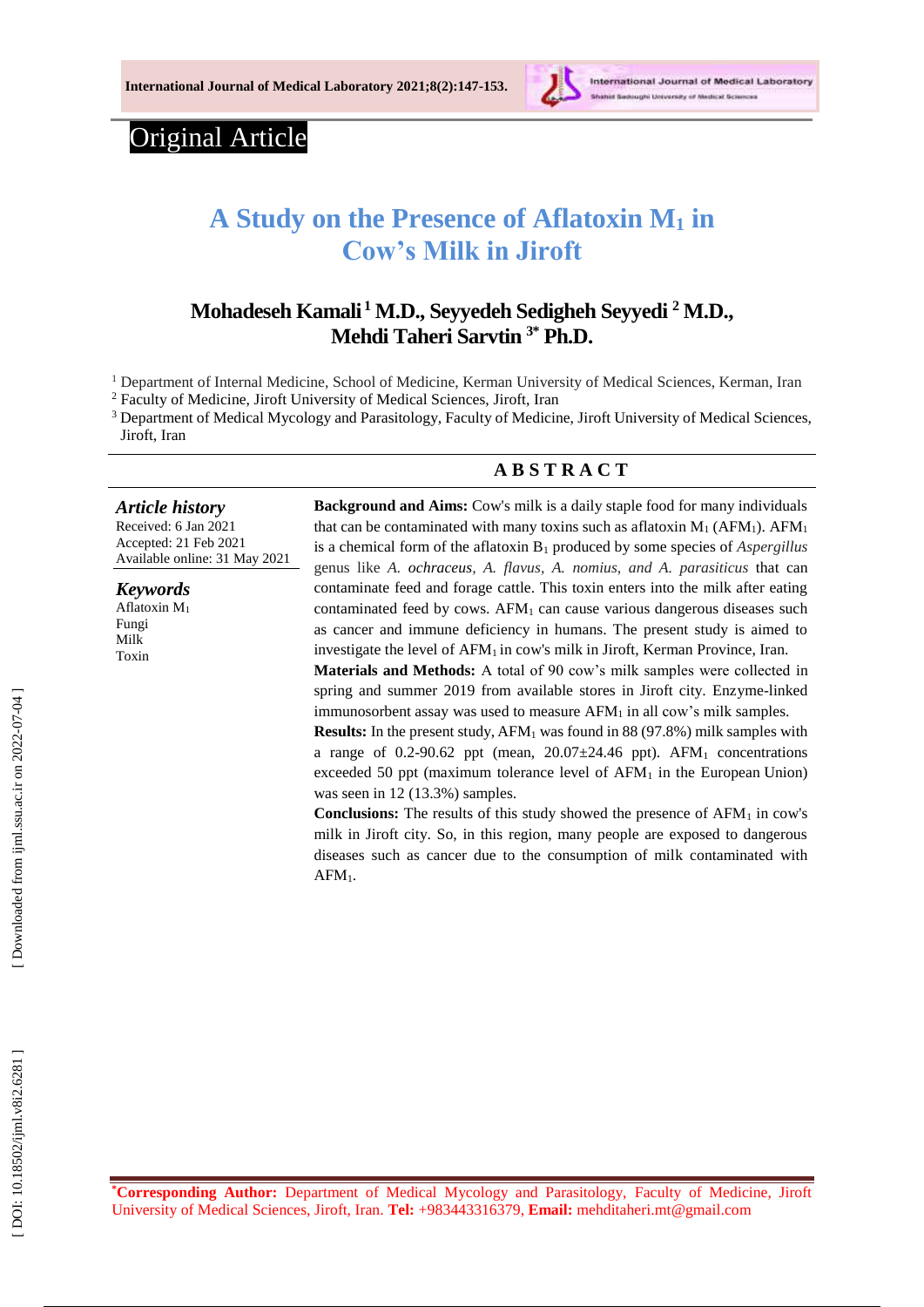# **Introduction**

Cow's milk is one of the healthiest drinks in the world that has been associated with the growth and health of individuals [1]. This foodstuff contains various important nutrients including protein, choline, calcium, iodine, potassium, phosphorus, magnesium, zinc, iron copper, selenium, vitamins A, C, D, E, and vitamins B1, B2, B5, B6, and B12 [2]. Recent evidence suggests that cow's milk is associated with a reduction in the risk of type 2 diabetes, hypertension, stroke, heart disease, cancers, depression, osteoarthritis, chronic fatigue, and muscle pain [3]. Although cow's milk has marked effects on the growth and health of people, it can be contaminated with various toxins like bacterial toxins and mycotoxins [4]. Mycotoxins are highly toxic secondary metabolites produced by some fungal strains [5]. Mycotoxins can have carcinogenic, mutagenic, teratogenic, immunotoxic, and oestrogenic effects in humans and animals . Aflatoxins are the most common and important class of mycotoxins produced by four different species *of Aspergillus* genus like *A . ochraceus, A. flavus, A. nomius, and A. parasiticus.* Among aflatoxins (AFs), AFB <sup>1</sup> is the most hazardous, followed by  $AFB_2$ ,  $AFG_1$ , and  $AFG_2$  [6].  $AFB_1$ can be found in dairy cow feed such as alfalfa, hay, corn, barley, and legumes [7]. This toxin can be converted to aflatoxin  $M_1$  (AFM<sub>1</sub>) by cytochrome P450 -associated enzymes in the liver and excreted into the cow's milk 12 -24 hours after the first ingestion of AFB<sub>1</sub> contaminated feed [8].It has been observed that the level of  $AFM<sub>1</sub>$  in milk is not affected by

pasteurization and ultra -high -temperature treatments [9]. AFM <sup>1</sup> can cause various health problems like liver cancer, immune suppression, child growth impairment, neutro penia, and acute hepatitis. Liver cancer is the most important disease caused by this toxin. So AFM <sup>1</sup> has been classified by the International Agency for Research on Cancer (IARC) as a group 1B carcinogen [10]. Many studies have been carried out in Iran and other countries on the concentration of  $AFM<sub>1</sub>$  in cow's milk [11-13]. In Hashemi study [11], AFM <sup>1</sup> was detected in 100 (55.56%) cow's milk samples in Fars province, Iran. In Dakhili et al. [12] study, AFM <sup>1</sup> was detected in sixty five (96.5%) samples in Qom province, Iran. In Camaj et al. [13] study,  $AFM<sub>1</sub>$  was detected in 80 (47.1%) cow's milk samples in Kosovo. Jiroft city in south Iran has a warm and humid climate and extensive vegetation that provides favorable conditions for the growth of aflatoxins -producing fungi. Furthermore, so far, no study has been done on the level of AFM <sup>1</sup> in cow's milk in this city. The purpose of this study was to examine the level of AFM <sup>1</sup> in cow's milk in the city of Jirof, Kerman Province, south of Iran.

# **Materials and Methods**

#### *Sampling*

Jiroft is a small city in southern Iran. There are a few dairy shops in the city. This cross sectional study was carried out during spring and summer 2019. A total of 90 cow's milk samples were collected. Thirty-six nonpasteurized traditional cow's milk samples

DOI: 10.18502/ijml.v8i2.6281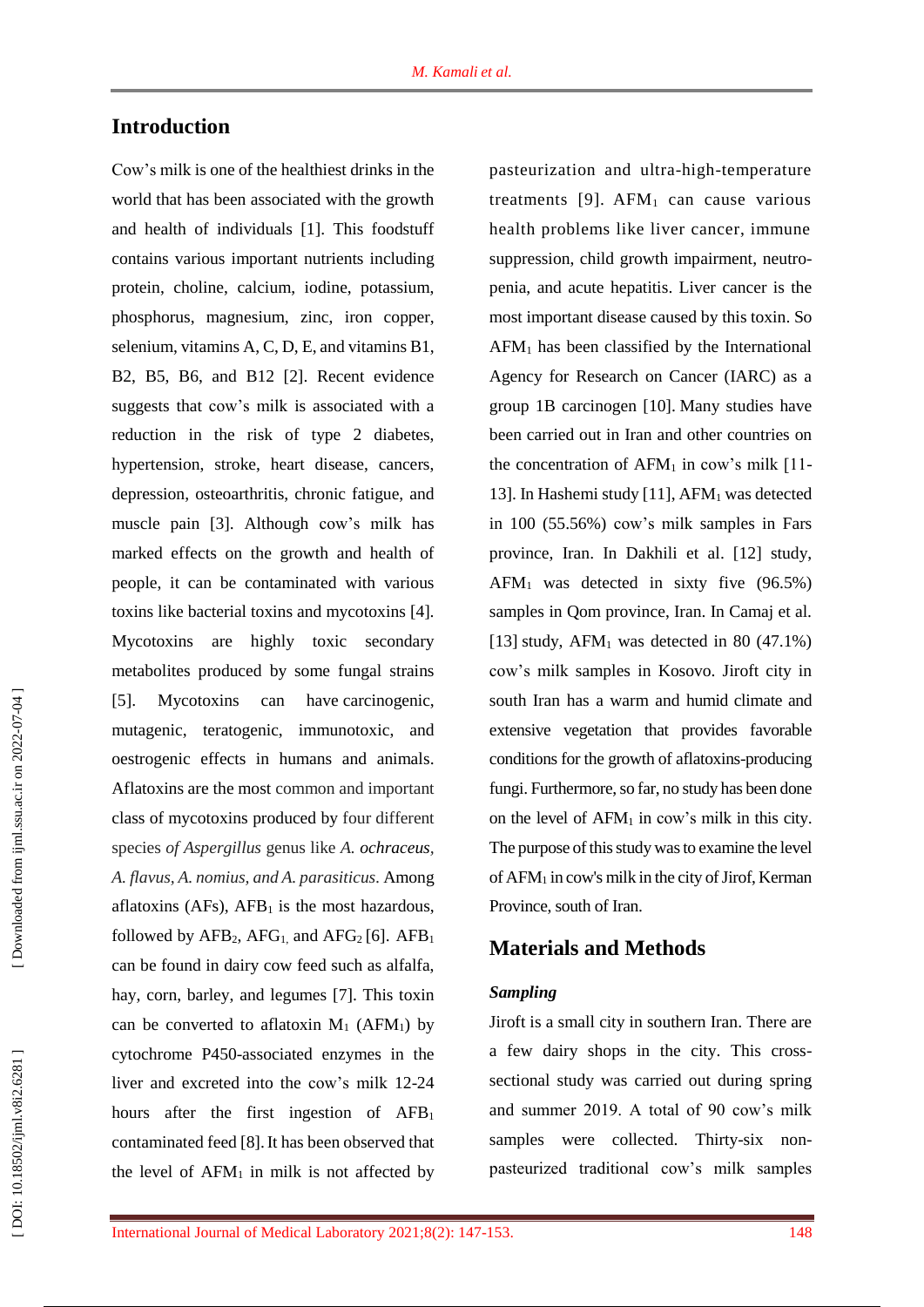were collected in the spring and forty-seven samples were collected in the summer. In addition, seven pasteurized commercial cow's milk samples from six various brands were collected. The samples were transported to the laboratory in a cold box and stored at -20°C until analysis.

#### *Sample preparation*

Each milk sample was centrifuged at 3500 rpm (2740  $\times$  g) at 10 °C for 10 min. After centrifugation, the upper creamy layer was removed, and then the lower phase was provided for the quantitative analysis.

#### *Enzyme -linked immunosorbent assay (ELISA)*

An ELISA test kit (Neogen Veratox ®, Lansing, USA) was used to measure the level of AFM <sup>1</sup> in cow's milk samples. All stages of the test were done by an ELISA automatic device (Add care 2000, China). Briefly, 100 μl of each standard, positive control, and the defatted milk samples were dispensed into appropriate wells of microplate and then shaken (600 rpm) for 20 min at room temperature. The solution in the microplate was discarded, and the plate was washed 5 times with wash buffer. 100 μl of the conjugate was added to each well. The microplate was shaken for 10 minutes at room temperature. The solution in the microplate was removed, and the plate was washed 5 times with wash buffer. One Hundred μl of substrate solution was added into each well and incubate for 15 minutes in the room. One Hundred µL of stopping solution was added to each well of the microplate. The plate was read at 650 nm. After that, the calibration curve was drawn and used to determine the level of AFM <sup>1</sup> in each cow's milk sample. According to the European Union (EU),

the maximum level of AFM <sup>1</sup> in raw milk and heat -treated milk should not exceed 50 ppt and 25 ppt for adults and infants, respectively. This study was approved by the Ethics Committee of Jiroft University of Medical Sciences, Jiroft, Iran.

#### **Statistical analysis**

All the data were analyzed by SPSS version 23 software. Descriptive statistics was used for data classification and values were expressed as frequency and percentages. One -way ANOVA followed by Bonferroni's test was used for post hoc mean comparisons.

### **Results**

In the present study, 90 cow's milk samples were analyzed for the presence of AFM1. AFM <sup>1</sup> was found in 88 (97.8%) milk samples with a range of 0.2-90.62 ppt (mean, 20.07±24.46 ppt). In our study, the mean of AFM <sup>1</sup> in pasteurized commercial cow's milk, milk samples from spring and milk samples from summer were  $14.53 \pm 15.8$  ppt (range: 1.36-44.71 ppt), 15.12  $\pm$  22.02 ppt (range: 0.2-88.54 ppt), and 24.69  $\pm$ 26.66 ppt (range: 0.2 -90.62 ppt), respectively. The level of  $AFM<sub>1</sub>$  in cow's milk samples is represented in Table 1. The post hoc Bonferroni's test revealed that the level of  $AFM<sub>1</sub>$  in milk samples from spring was significantly lower than milk samples from summer ( $p=0.005$ ). There was no significant difference between the pasteurized commercial cow's milk samples and the samples collected in spring and summer (raw milk samples) (p> 0.05). AFM <sup>1</sup> concentrations exceeded 50 ppt (maximum tolerance level of AFM <sup>1</sup> in the EU) was seen in 12 (13.3%) samples.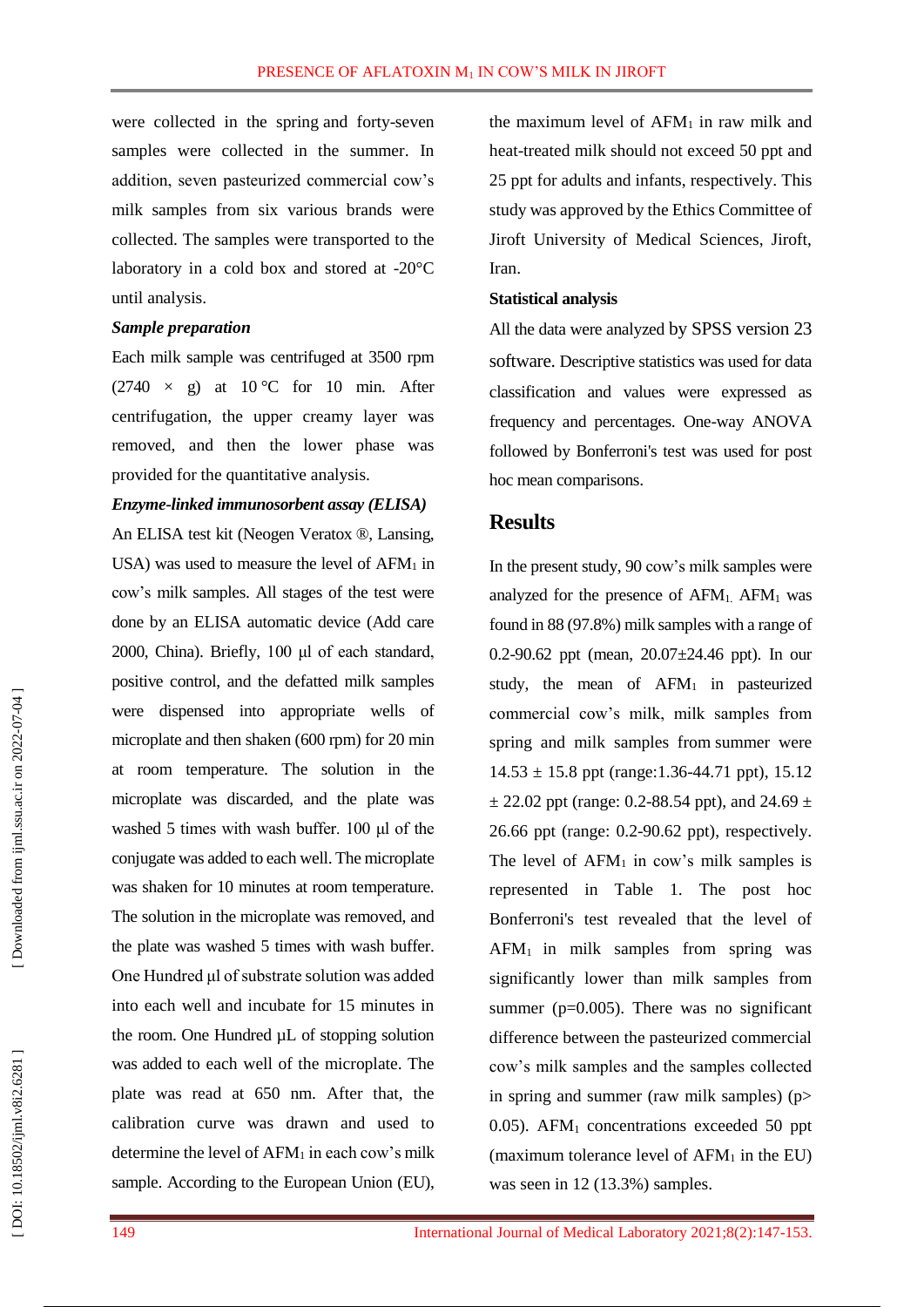| <b>Table 1.</b> The concentration of all atoxinivi <sub>1</sub> in cows milk samples (ppt) |                                                                 |         |         |          |  |
|--------------------------------------------------------------------------------------------|-----------------------------------------------------------------|---------|---------|----------|--|
| <b>Sample</b>                                                                              | Number and percent of samples with aflatoxin $M_1$ in ppt range |         |         |          |  |
|                                                                                            | $0-25$                                                          | 26-50   | >50     | Total    |  |
| pasteurized samples                                                                        | 5 (71.4)                                                        | 2(28.6) | 0(0)    | 7(100)   |  |
| <b>Spring samples</b>                                                                      | 31(86.1)                                                        | 2(5.6)  | 3(8.3)  | 36(100)  |  |
| <b>Summer samples</b>                                                                      | 30(63.8)                                                        | 8(17.1) | 9(19.1) | 47 (100) |  |

**Table 1.** The concentration of aflatoxinM 1 in cow's milk samples (ppt)

**Table 2.** Limits of aflatoxin M1 in cow's milk samples for infants in different countries

| Country                              | Limit (ppt)    | Number and percent of<br>exceeded limit | Number and percent of<br>healthy milk samples |
|--------------------------------------|----------------|-----------------------------------------|-----------------------------------------------|
| <b>Romania</b>                       | $\overline{0}$ | 88 (97.8)                               | 2(2.2)                                        |
| <b>German</b>                        |                | 87 (96.7)                               | 3(3.3)                                        |
| <b>Austria and</b><br><b>Belgium</b> | 10             | 45(50)                                  | 45(50)                                        |
| <b>Netherlands</b>                   | 20             | 27(30)                                  | 63 (70)                                       |
| <b>European Union</b>                | 25             | 24(26.6)                                | 66 (73.4)                                     |
| <b>France</b>                        | 30             | 20(22.2)                                | 70 (77.8)                                     |

AFM <sup>1</sup> concentrations exceeded 25 ppt (maximum tolerance level of AFM <sup>1</sup> in the EU for infants) was seen in 24 (26.6%) samples. Limits of aflatoxin  $M_1$  in cow's milk samples for infants in different countries are represented in Table 2.

## **Discussion**

Cow's milk has many nutrients, minerals, and vitamins that are vital for the body [1]. However, milk can become contaminated with AFM <sup>1</sup> and cause very dangerous diseases in humans [8]. So, throughout the world, there is great attention focused on the measurement and control of AFM <sup>1</sup> contamination in milk [11 -13]. This study aimed to investigate the level of AFM <sup>1</sup> in cow's milk in Jiroft city, Kerman Province, Iran. In the present study, AFM <sup>1</sup> was detected in 88 (97.8%) milk samples. Jiroft has a warm and humid climate that can increase the growth of toxin -producing fungi. Therefore, forage and other cow's feed can easily contaminate by these toxins. Feeding cows with this forage can contaminate their milk. In the

study by Anyango et al. [14], AFM <sup>1</sup> was detected in all (100%) milk samples. In the study by Dakhili et al. [12], AFM <sup>1</sup> was detected in Sixty five (96.5%) samples. In the study by Goncalves et al. [15], AFM <sup>1</sup> was detected in 52 (100%) samples. In the study by Shuib et al. [10], AFM <sup>1</sup> was found in 4 (4%) samples. In the study by Bokhari et al. [16], AFM <sup>1</sup> was found in 24 (75%) cow's milk samples. The result of the present study was consistent with the findings of Anyango et al. [14], Dakhili et al. [12], and Goncalves et al. [15] studies but was inconsistent with the findings of Shuib et al. [10], and Bokhari et al. [16] studies. In the current study, 13.3% of the milk samples had AFM <sup>1</sup> more than the maximum tolerance limit. In the study by Anyango et al. [14], AFM <sup>1</sup> was found in 26.4% of samples with concentrations above tolerance levels accepted by the E U. In Dakhili et al.'s study [12], about 15% of the milk samples had AFM <sup>1</sup> greater than the maximum tolerance limit. In Goncalves et al.'s study [15], 31 samples (59.6%) showed levels

DOI: 10.18502/ijml.v8i2.6281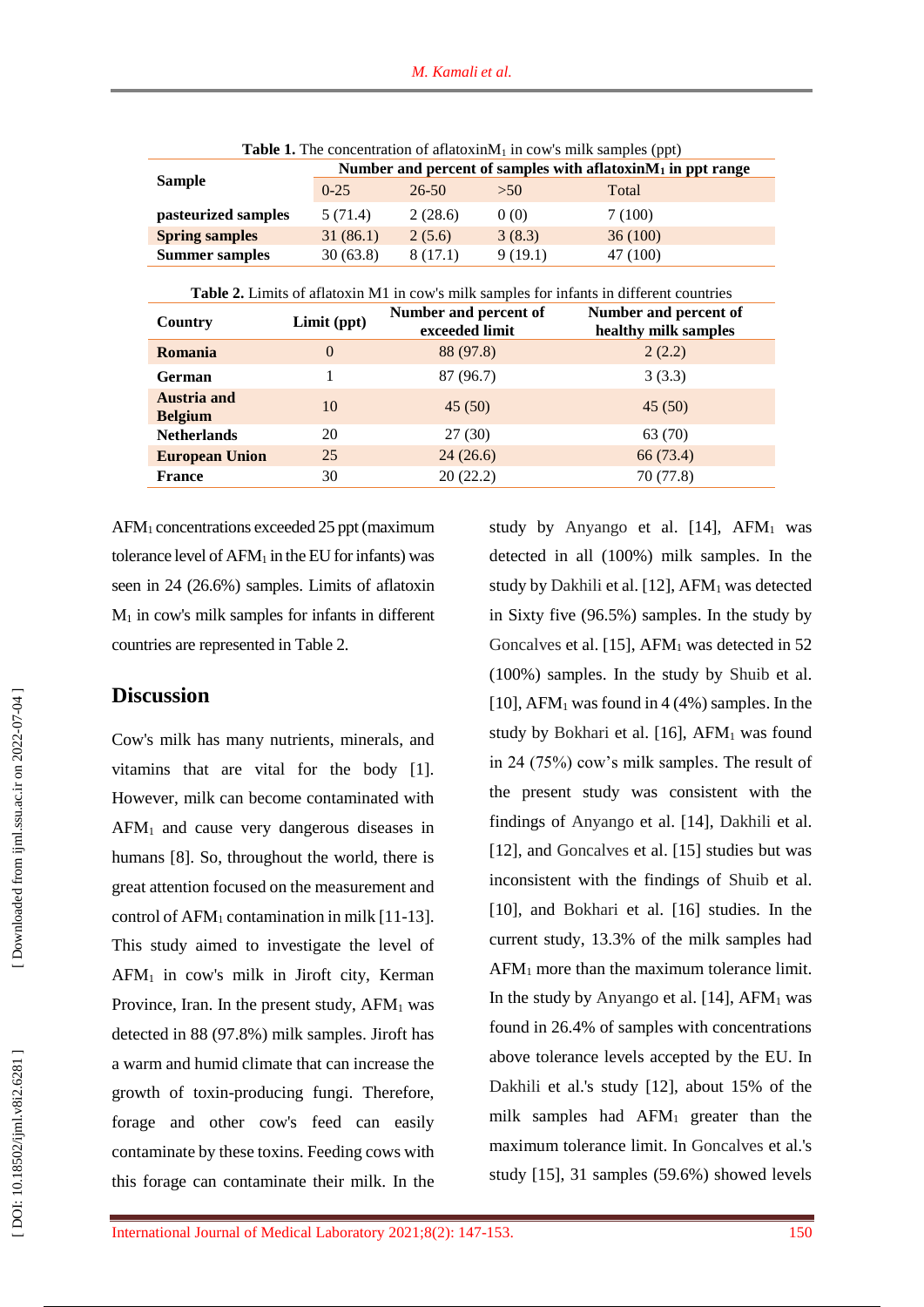higher than the maximum tolerance limit. In the study by Shuib et al. [10], only three samples (3%) exceed the EU legal limit. In the study by Bokhari et al. [16], 50% of samples exceed the EU legal limit. The result of the present study was consistent with the findings of Anyango et al. [14], study but was inconsistent with the findings of Shuib et al. [10], Dakhili et al. [12], Goncalves et al. [15], and Bokhari et al. [16] studies. Differences in the results of various studies may be related to several environmental, nutritional, and physiological factors including animal breed, hepatic biotransformation capacity, mammary infections , AFB <sup>1</sup> level in feed , daily intake of AFB <sup>1</sup>, temperature, and humidity of air, amount and type of plants in each region, food preservation and consumption methods, methods of measuring the toxin, and technician's skill in measuring the toxin [6, 17, 18]. In addition, the lactation period is very important in the amount of toxin in the milk. During the lactation peak (weeks 25 & 26), the amount of toxin is reduced due to the dilution of the toxin in the high volume of milk produced [17]. In the present study, the level of  $AFM<sub>1</sub>$  in summer samples was significantly higher than in spring. Hot and humid weather in summer can increase the growth of fungi and produce more aflatoxins in cow's feed that is kept in poor conditions. Although the maximum tolerance limit recommended by EU is more useful, it is varied in different countries depend on the availability of toxicological data of AFM <sup>1</sup>, availability of exposure data of the toxin, data on the level of  $AFM<sub>1</sub>$  in various commodities, availability of sampling and analytical methods, commercial laws in different countries, and the

amount of food available [19]. The maximum tolerance limit in infants and children are lower than in adults due to their higher metabolic capacities, lower body weight, inability to sufficient detoxification, and incomplete development of the immune system and some tissues and organs [6, 19]. In the present study according to the mycotoxin regulations in countries such as Romania (maximum level of AFM <sup>1</sup>=0 ppt), German (maximum level of AFM <sup>1</sup>=1 ppt), Austria (maximum level of AFM <sup>1</sup>=10 ppt), and Netherlands (maximum level of AFM <sup>1</sup>=20 ppt) [19], 97.8%, 96.7%, 50% and 30% of cow's milk samples, respectively, were not suitable for use by infants. In addition to raw milk, we assayed for AFM <sup>1</sup> in pasteurized milk from all brands available in Jiroft city. There was no significant difference between the pasteurized commercial cow's milk and raw milk. According to the EU mycotoxin regulations, a total of 50% of pasteurized milk weren't suitable for use by infants and children, however, all pasteurized milk was suitable for use by adults. In Shaker et al.'s study [18], all pasteurized milk samples had AFM <sup>1</sup> greater than the maximum tolerance limit recommended by EU. In Skrbic et al.'s study, 50% of pasteurized milk samples had AFM <sup>1</sup> lower than the maximum tolerance limit. This result of the present study was consistent with the findings of Skrbic et al. study [20] but was inconsistent with the findings of Shaker et al. study [18].  $AFB<sub>1</sub>$ enters the cow's body through various contaminated feeds and is secreted into milk after conversion to  $AFM<sub>1</sub>$  by the liver. In Iran, many studies have shown that corn is an important feed in the entry of  $AFB<sub>1</sub>$  into the cow's body [21-23]. In the studies by Ghiasian et al. [21], Messripour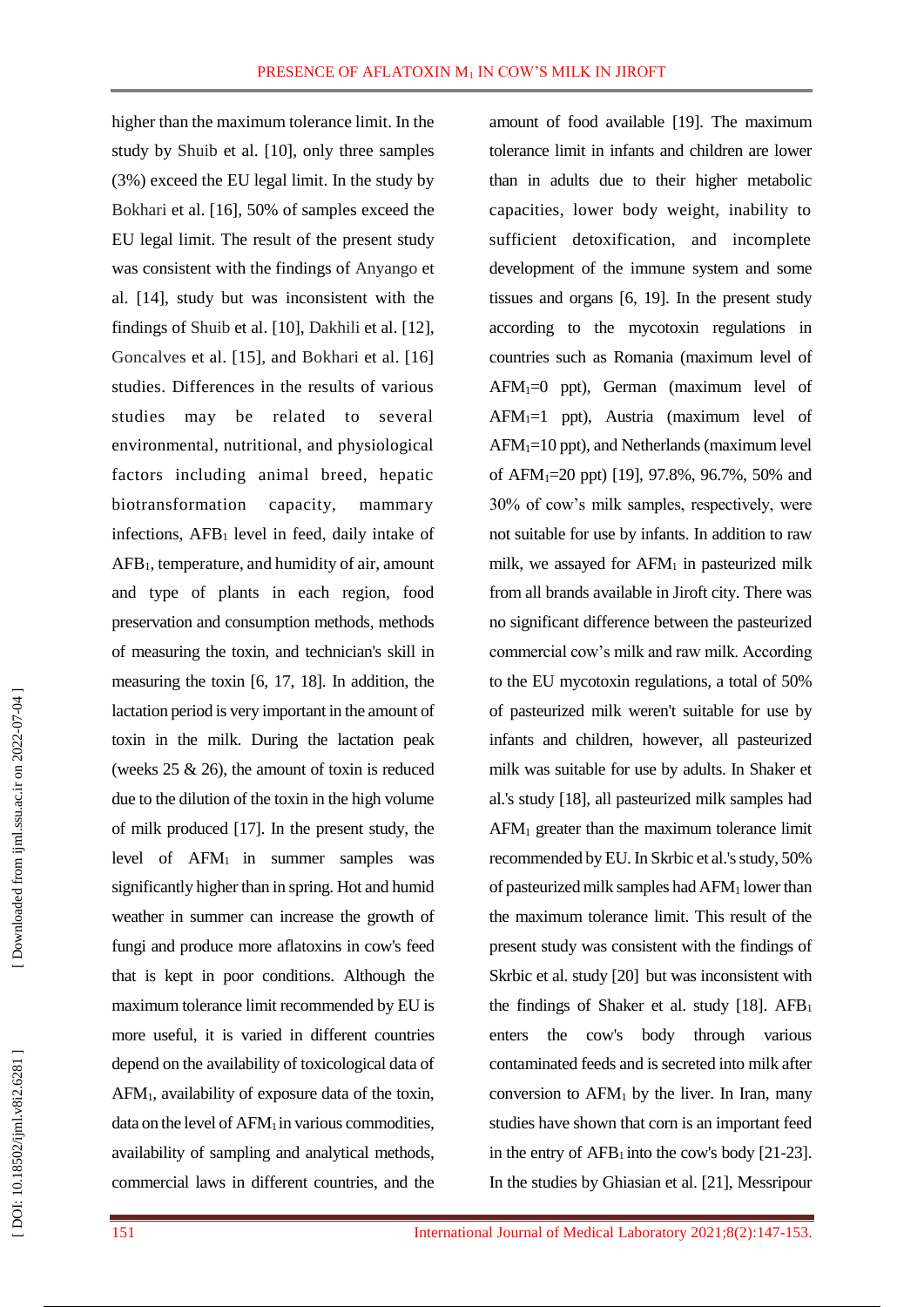et al. [22], and Karami -Osboo et al. [23], 69.15%, 38%, 43.6% of corn samples were contaminated with AFB <sup>1</sup>, respectively. Temperature and humidity are the most important factors that can increase the growth of toxinproducing fungi and corn contamination.

# **Conclusion**

The results of this study showed the presence of AFM <sup>1</sup> in cow's milk in Jiroft city, South of Iran. In addition, a large number of milk samples showed levels higher than the maximum tolerance limit proposed by EU, Romania, Austria, Belgium, France, and the Netherlands. So, in Jiroft city, many people are exposed to dangerous diseases such as cancer due to

# **References**

- [1] . Naing YW, Wai SS, Lin TN, Thu WP, Htun LL, Bawm S, et al. Bacterial content and associated risk factors influencing the quality of bulk tank milk collected from dairy cattle farms in Mandalay Region. Food Sci Nutr. 2019; 7(3): 1063 -1071.
- [2] . Fayet -Moore F, Cassettari T, McConnell A, Kim J, Petocz P. Australian children and adolescents who were drinkers of plain and flavored milk had the highest intakes of milk, total dairy, and calcium. Nutr Res . 2019; 66(1) : 68 -81.
- [3] . Um CY, Prizment A, Hong CP, Lazovich D, Bostick RM. Associations of calcium and dairy product intakes with all -cause, all -cancer, colorectal cancer and CHD mortality among older women in the Iowa Women's Health Study. Br J Nutr. 2019; 121(10): 1188-200.
- [4] . Rodríguez -Blanco M, Ramos AJ, Prim M, Sanchis V, Marín S. Usefulness of the analytical control of aflatoxins in feedstuffs for dairy cows for the prevention of aflatoxin M1 in milk. Mycotoxin Res. 2019; 36(1): 11-22.
- [5] . Khaneghahi Abyaneh H, Bahonar A, Noori N, Shojaee Aliabadi MH. Aflatoxin M1 in raw, pasteurized and UHT milk marketed in Iran. Food Addit Contam Part B Surveill 2019; 15(1) : 1 -9.

consumption of milk contaminated with AFM 1. Our study showed that infants are more at risk. Therefore, the level of AFM <sup>1</sup> in cow's milk should be measured, and in case of high cow's milk contamination, lactation should be avoided. Future studies are recommended to examine the presence of AFM <sup>1</sup> in various cow feed. Cow's feed storage should be standardized and ventilated to control its temperature and humidity to prevent fungal growth.

# **Conflict of Interest**

The authors declare that there is no conflict of interest.

#### **Acknowledgments**

We would like to thank Dr. Shariati and Mr. Mashayekhi for their help during the research. The present article was financially supported by Jiroft University of Medical Sciences, Jiroft, Iran. This research was funded by the authors.

- [6]. Kamali M, Mehni S, Kamali M, Taheri Sarvtin M. Detection of ochratoxin A in human breast milk in Jiroft city, south of Iran. Curr Med Mycol. 2017; 3(1): 1-4.
- [7] . Venâncio RL, Ludovico A, de Santana EHW, de Toledo EA, de Almeida Rego FC. Dos Santos JS. Occurrence and seasonality of aflatoxin M1 in milk in two different climate zones. Sci Food Agric. 2019; 99(6): 3203-206.
- [8] . Zhou Y, Xiong S, Zhang K, Feng L, Chen X, Wu Y, et al. Quantum bead -based fluorescence linked immunosorbent assay for ultrasensitive detection of aflatoxin M1 in pasteurized milk, yogurt, and milk powder. Dairy Sci . 2019; 102(5) : 3985 -993.
- [9] . Zakaria AM, Amin YA, Khalil OS, Abdelhiee EY, Elkamshishi MM. Rapid detection of aflatoxin M1 residues in market milk in Aswan Province, Egypt and effect of probiotics on its residues concentration. Adv Vet Anim Res . 2019; 6(1) : 197 -201.
- [10] . Shuib NS, Makahleh A, Salhimi SM, Saad B. Natural occurrence of aflatoxin M1 in fresh cow milk and human milk in Penang, Malaysia. Food Control 2017; 73: 966-70.
- [11] . Hashemi M. A survey of aflatoxin M1 in cow milk in Southern Iran. Food Drug Anal . 2016; 24(4) : 888 -893.